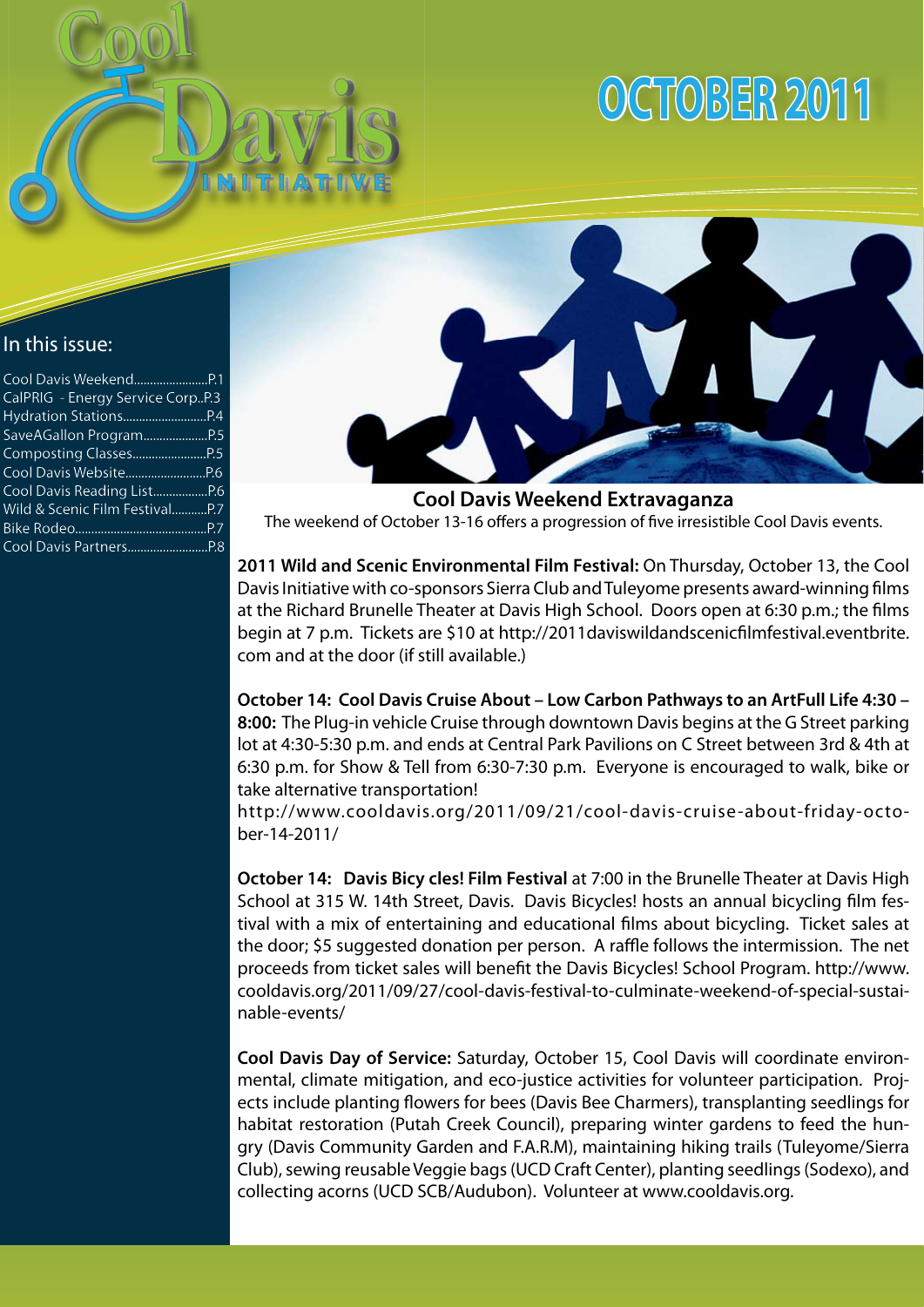Continued from page 1....

**Cool Davis Festival 2011:** On Sunday, October 16th, the community is invited to the free second annual Cool Davis Festival at the Davis Veterans Memorial Center. With the theme, Celebrate Healthy Pathways to a Low Carbon Life!, the festival connects low-carbon lifestyle choices with a healthy environment, personal well-being and a thriving community. www.cooldavis.org/events/cool-davis-festival-2011/

The **What's On Your Plate** festivities begin at 11:30 with a healthy lunch purchased from Caffe Italia Pizza with a Purpose (start with cheese and add veggies of your choice), Monticello Seasonal Cuisine (serving a market salad, roasted vegetable sandwich, lavender lemonade and dessert), Silvina's Basket (serving vegetarian enchiladas with rice and choice of salad or black beans) and Fat Face Popsicles. To make a near zero waste event, we are serving on dishes from the Whole Earth Reusable Cooperative which will be returned and washed. Visitors may refill water bottles with filtered Co-op water.

The Theater opens at 12:30 with Heavenly Music: Earthly Pictures featuring the DHS Baroque Ensemble. At 1pm, Mayor Joe Krovoza welcomes everyone, Tree-o plays, a panel of food experts discusses "Practical Ways to Eat Healthy, Spend Less, and Reduce Your Food Print" and the Mayor introduces the recipients of the 2011 Eco-hero Awards. Preregister at www.cdwhatsonyourplate.eventbrite.com as space is limited.

The panel presents Chris Jones (key developer of the Cool California carbon calculator) speaking on how our food choices affect our carbon foodprint, Danielle Lee (Sustainability Manager for UC Davis Dining Services) addressing health & wellness, buying locally grown foods, and supporting sustainable agriculture, and Spring Warren, a local author and gardener.

At 1:45 Don Saylor opens the festival with Bakuhatsu Taiko Dan. Nearly 60 festival exhibits are all dedicated to helping visitors lower their carbon footprint. They include demonstrations on how to prepare veggies, how to make green cleaning supplies and how to can fruits, free food tasting, solar cooking, gardening and irrigation tips, composting mini-classes, children's activities including a bike rodeo and crafts, biking and a plug-in electric vehicle show and tell, and much more. Our popular Carbon Cafeteria will return with energy and water conservation experts offering practical household energy conservation, home retrofit solutions, and carbon reduction on our dinner plates. Energy Upgrade CA will offer one-stop retrofit assistance.

Meanwhile, the theater offers entertainment all afternoon, featuring a new interactive children's play by Nature's Theater called Junky's Last Stand about the lure of junk food at 2:30, the Vocal Art Ensemble 3:30, Ekokinesis Dance Company at 4:05 and Earth Songs and musical Surprises: Cool Davis climate Solution Awards for businesses and organizations on the cutting edge of sustainable practices, interspersed with inspirational original songs about Earth by local composers including Laura Sandage, George Haver, Andrew Corbett, and the Davis Threshold Singers at 4:15.

Visitors will be wise to come early – by bicycle, on foot, on Unitrans if possible - if they hope to experience everything! Everyone should bring her own water bottle or cup to help make this a zero waste event. The complete program will be available at www.cooldavis.org the week before the festival.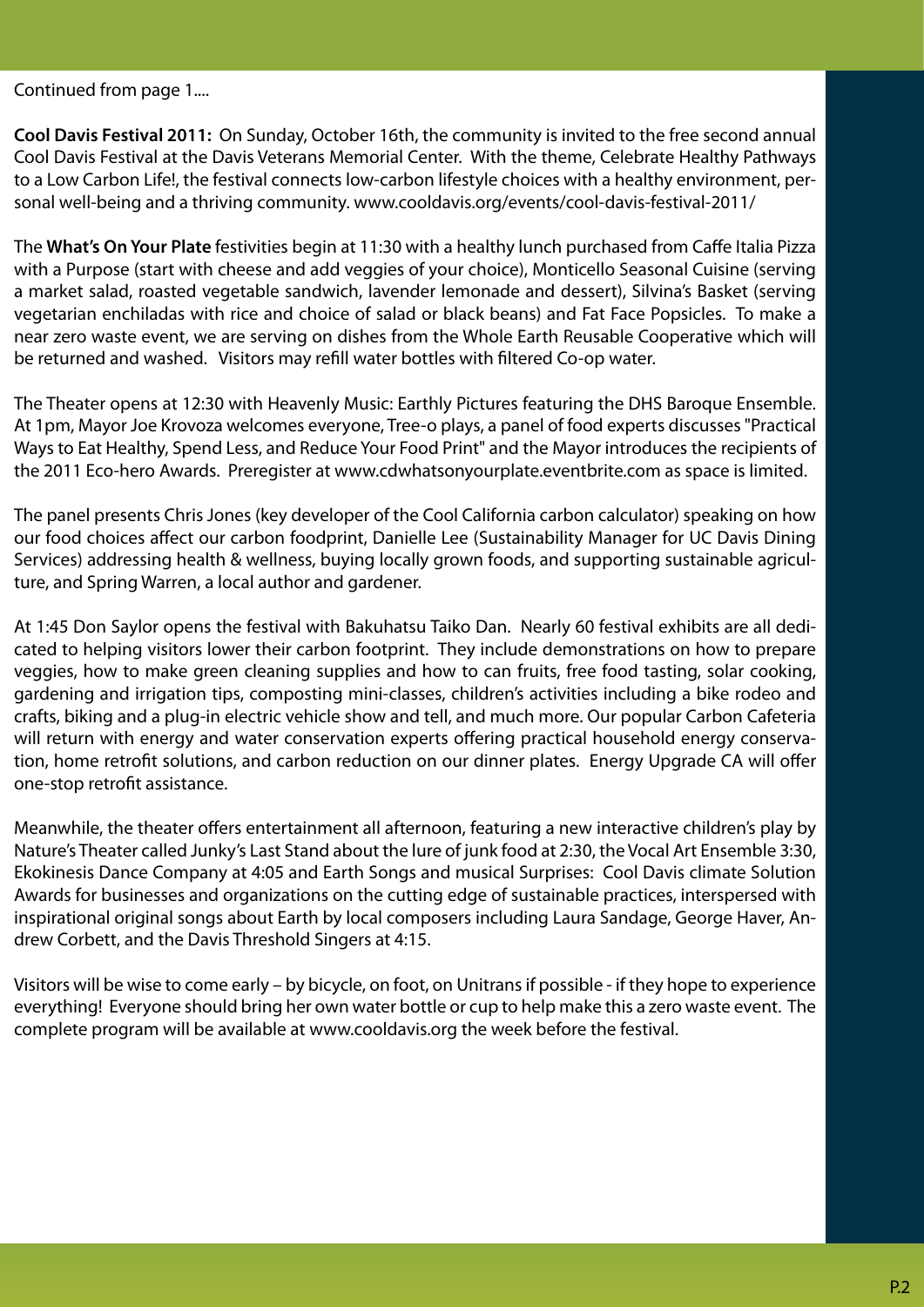

## **Coming to a Neighborhood Near You!!**

This year CALPIRG, the Public Interest Research Group here on campus, is once again running Energy Service Corps! (energyservicecorps.org)

Energy Service Corps is a joint project of the California Public Interest Research Group Education Fund and AmeriCorps that works with local communities to save energy, save the environment and save money. Energy Service Corps educates and serves local communities by educating kids and college students about the ben-

efits of energy efficiency; surveying energy use in apartments and homes and recommending ways to cut down energy bills and save the environment; and organizing big community service projects to put these savings into action – sealing cracks in windows and doors, swapping out old light bulbs for CFLs and other upgrades in homes, shelters and community buildings.

Our Accomplishments Last Year:

\* Educated 5,300 schoolchildren K-12 and college students about energy efficiency through fun and in- teractive lessons

\* Completed 1,758 assessments where we pointed out major energy wasters and provided recommenda-<br>tions to homeowners and tenants

\* Organized 50 volunteers to participate in an Alternative Energy Spring Break where students traveled to 5 cities across the state to upgrade community buildings and conduct energy assessments for local residents

This year in the city of Davis, UCD Energy Service Corps aims to do 400 home energy assessments, weatherize 40 homes, and educate 3,000 students.

Energy Service Corps will have several community outreach days where students will take to the neighborhoods to offer basic home assessments, give suggestions for energy saving tips, connect residents with other statewide programs and pass out free CFL light bulbs! If you are interested in signing up for a free basic home assessment or being involved with the campaign please contact ucdenergyservicecorps@ gmail.com.



**To subscribe to future editions of the Cool Davis Initiative Newsletter visit www.cityofdavis.org/email. If you are not currently enrolled to receive email communication from the city, you may create an account at this time. Once complete or if you are a current user, log in and simply check the box for 'Cool Davis' to subscribe.**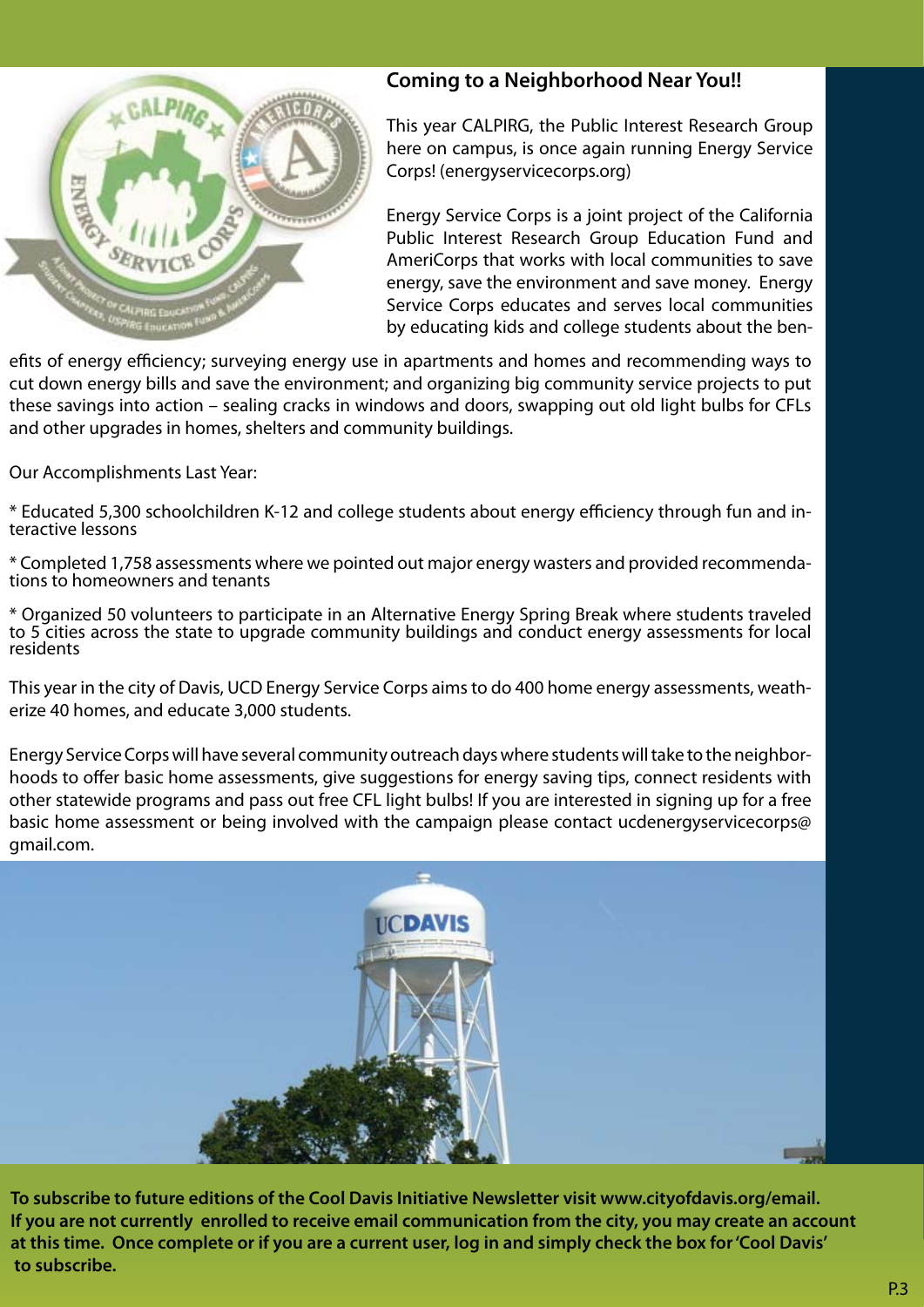

**Hydration Stations?** *By: Cindy Dirkx*

Hydration stations are gathering attention and praise as the big cities of our world take the lead in bringing back our most precious natural resources, tap-water. The municipalities of London and Paris have shown their support by restoring and renovating public drinking fountains. Italy is far ahead with its reputation of having numerous accessible water fountains throughout its country.

Just this year, San Francisco partnered with the Public Utilities Commission and Global Tap, to install modern hydration stations throughout their city. These hydration stations are sleek in design and are appealing to the thirsty eye. And hydration stations are now sweeping through hundreds of college campuses as administrators and students band together to counter the environmental degradation associated with drinking bottled water.

Who would have thought that restoring public water fountains would be breaking news for our country? But the fact is water has gone from being a free natural resource to one of the most successful commercial products of our time. In the U.S., a thousand people buy a plastic bottle of water every second and then throw it away. Purchasing a bottle of water can cost up to 10,000 times the amount of the equivalent amount of tap water. Much of this dependence on bottled water is a psychological one, based on fear promoted through corporate propaganda and advertising. Yet the U.S. has the safest tap water in the world. 89% of our municipalities meet or exceed EPA standards for safe water. Manufactured demands by bottled water corporations are not only to blame. Bottled water also plays into our ever-growing demand for convenience.

The fact is - **bottled water is not sustainable**. The energy costs of producing and providing bottled water in terms of petroleum use can be the equivalent of a quarter or more of the volume of the bottle. In terms of pollution, we discard 20-40 billion individual empty water bottles a year nationwide. Only a quarter of the bottles are recycled. Unrecycled bottles end up in our landfills or are burned, the latter releasing toxins and pollutants into the air. The remaining discarded bottles become "liquid plastic" in our oceans via our sewers and waterways. Water scientists and rural residents also raise legitimate concerns that our aquifers are being depleted by the heavy rate of water removal from commercial bottled water companies. The wide distribution of hydration stations and drinking fountains restores the fundamental human right to free, safe drinking water. The water stations are a symbol of our government's and public's will to provide and protect our drinking water. The installation of hydration stations in Davis would reduce the carbon footprint with a green and sustainable product, reduce the plastic waste stream and landfill costs, reduce recycling costs, encourage hydration, provide a friendly place to meet and interact, support water

*Cindy Dirkx is a new member of the Cool Davis Initiative who is interested in forming a working group to implement hydration stations throughout the City of Davis. She is interested in finding like-minded people who share this concern for maintaining access to water. Cindy is a physician with Kaiser Permanente. You can contact Cindy at cindydirkx@comcast.net*

infrastructure, and provided the opportunity to be connected with a larger global movement.

Cindy Dirkx Hydration Stations Project Self-Expression and Leadership Program Landmark Education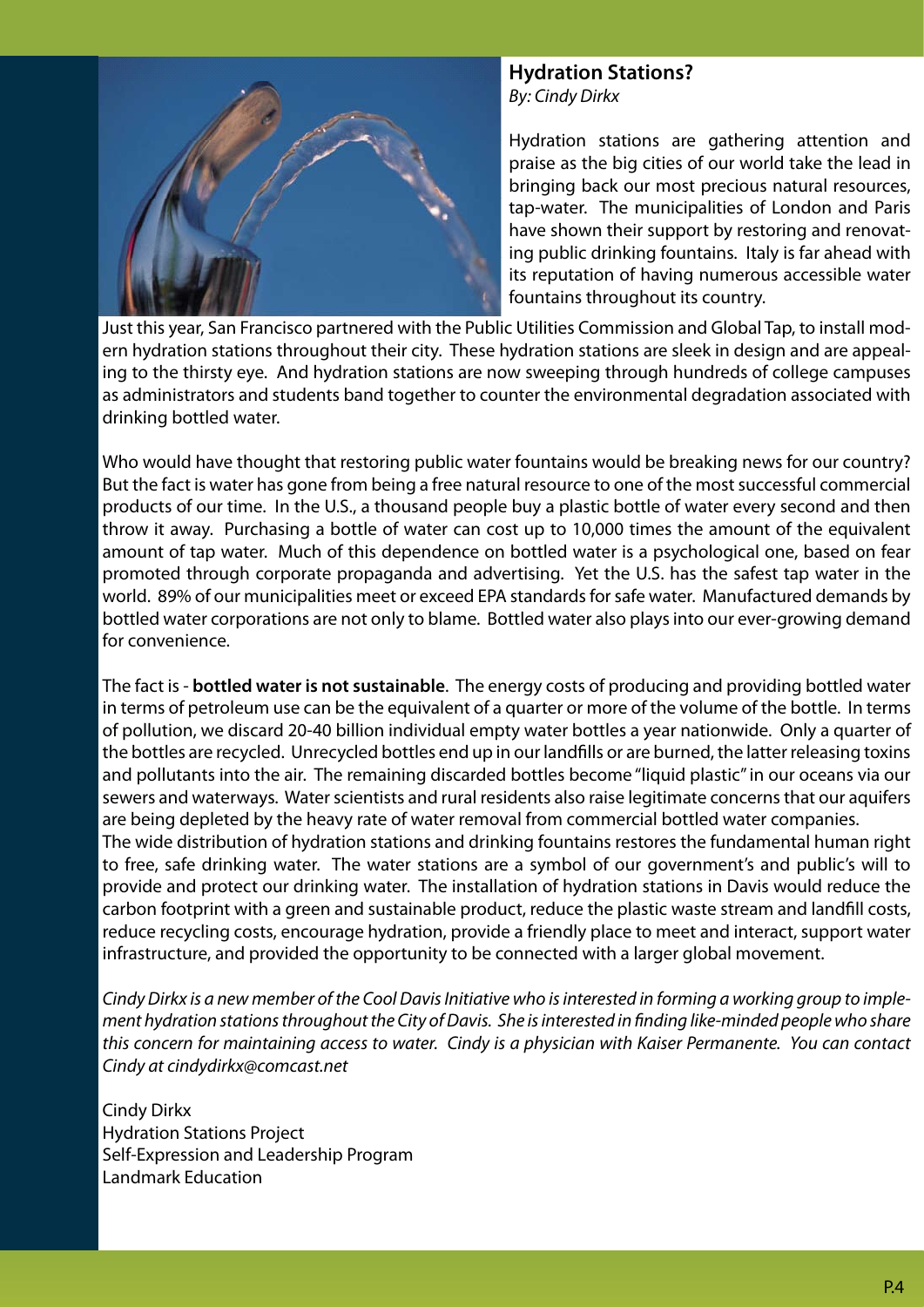

## **The City of Davis Recycling Program is offering free composting classes**

Location and date:

**• Friday, October 14 3:00pm to 4:30 p.m. at the Public Works Corporation Yard, 1717 5th Street**

A series of compost classes will also be held on Sunday, October 16 during the Cool Davis Festival at the Veterans Memorial Building, 203 East 14th Street starting at 2:00pm.

In addition to backyard composting, these classes will place a particular emphasis on simple, pest-free methods of composting food scraps. After attending a class, Davis residents can sign up to receive a starter set of composting worms for \$5 and residents in single-family homes can receive a backyard compost bin for \$10. To register for a class, call the Public Works Department at 757-5686 or email pwweb@cityofdavis. org.

Hope to see you there!

Jennifer Gilbert, Conservation Coordinator City of Davis Public Works Department Office: (530) 757-5688 Fax: (530) 758-4738 www.davisrecycling.org

## **Kids & Parents SaveAGallon with Autogreen Bar Code System By: Crystal Waters**

The Saveagallon Contest for Davis Schools has been completely revamped. Gone are the days where the student has to remember each day to log miles carpooling, taking public transit, using an electric car, bicycling walking or scooting to school. We've entered the age of Saveagallon with Autogreen.



In this program, students are given a bar code tag. The bar code is scanned at school and the scanned numbers are entered into a computer that logs their miles to and from school. Parents also have the option of choosing "Autogreen + Notify", which emails, texts or calls the parents to notify them the student is at school. The program is limited to logging walk/bike miles in support of student healthy activity and to provide data for Safe Routes to School and similar grant applications.

The new Autogreen and Notify system is active at Birch Lane Elementary School and Sanne Fettinger, the parent who heads up the program there, reports a 3-fold increase in students logging miles over last year's contest. Presentations have been made to the PTA's at North Davis, Marguerite Montgomery and Pioneer in hopes of starting the program there. It takes 4-5 dedicated volunteers and the start-up funds to purchase the scanner, bar code tags and, if necessary, a computer.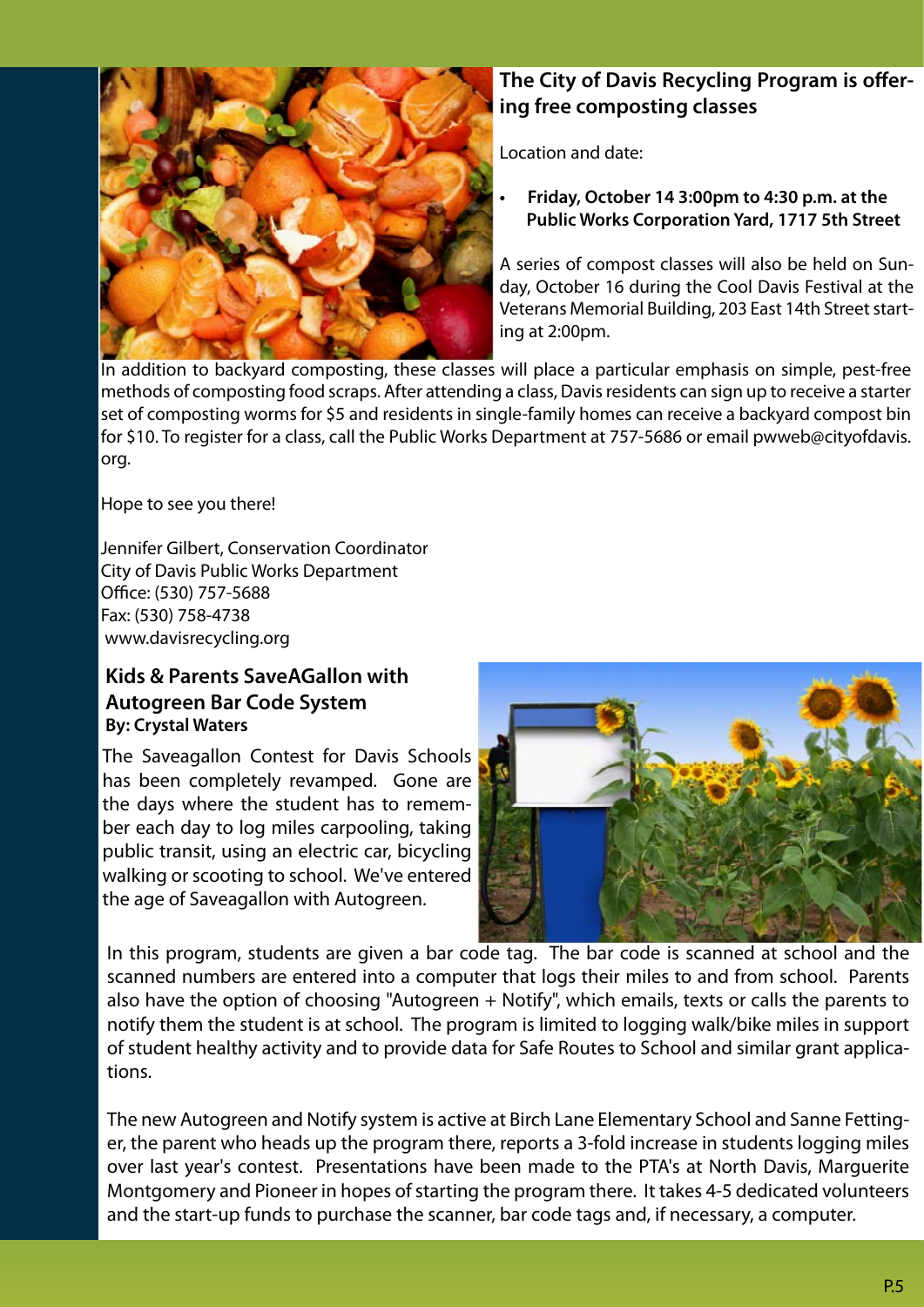## **Cool Davis now has a Cool Website!**

Just a few weeks before the festival, Cool Davis launched a new website: http://www.cooldavis. org The website promotes simple steps people can take to reduce carbon, shares the latest news on all of Cool Davis' work, and supports those involved in one of Cool Davis' many projects.

Check out the website for lots of great new content including:

- Cool Davis' own carbon calculator
- Calendar of all events: internal and public
- Introductions and news from all Cool Davis' **Projects**
- Latest news on carbon-saving actions includ-  $\cdot$ ing video clips, photo galleries and more
- Inspiring stories of "Low carbon heroes" in Davis
- Resources and links on how to reduce carbon

The website is just one part of a whole new presence for Cool Davis on the web that allows the whole community to interact, share ideas and help Davis pioneer a new low carbon future for California. We are now on Facebook, Twitter, Youtube, Picasa – you can visit these pages via "Connect with Us" on the home page.

The website was built by Nick Buxton, Christian Kuffner and Stephanie Pan with many others in Cool Davis Initiative contributing content and ideas. The former website continues to exist and now focuses on the work of the Cool Davis Foundation. It can be found at http://www.cooldavisfoundation.org

Nick Buxton said, *"We believe this will be a great tool for Cool Davis as we work towards reducing our community's impact on our planet. The website is designed to be as interactive as possible. We want it to become a community hub for sharing ideas, inspiration and resources on how to live more sustainably. Please log-on, join the conversation, and take action!"* 

#### Take Action

Log on to http://www.cooldavis.org and add comments and suggestions to the posts that you read



If you are on Facebook, "like" our Cool Davis



Initiative page (https://www.facebook.com/cooldaviscity) or "follow" us on Twitter http://twitter. com/#!/cooldaviscity

- Email web@cooldavis.org any recommendations for resources or content for the new website
- We are looking for social media mavens to promote our Facebook and Twitter presence and to keep these hubs dynamic. If you can help, please email mannyrin@gmail.com

## **Cool Davis List of Readings on Climate Change**

The Avid Reader will host a display of books related to climate Change at the Cool Davis Festival and in their store leading up to the festival. This list will also be available on line after the festival at www.cooldavis. org .

Cool Davis members were asked to submit their recommendations for books that cover:

- a. Climate science and climate change impacts
- b. Sustainable and low carbon living
- c. Solutions/strategies to the climate change crisis

d. Creative reflections on the climate crisis (fiction, poetry etc..)

The resulting list is a broad collection, cutting across all disciplines. This beginning list of titles presents a wide range of authors that have moved us, awakened us to the need for action, offered us hope, deepened our understanding, and guided our living. The list is, of course, subjective, and incomplete and you are invited to add to it. Please email suggested titles and authors you believe should be added to Lynne Nittler at lnittler@sbcglobal.net .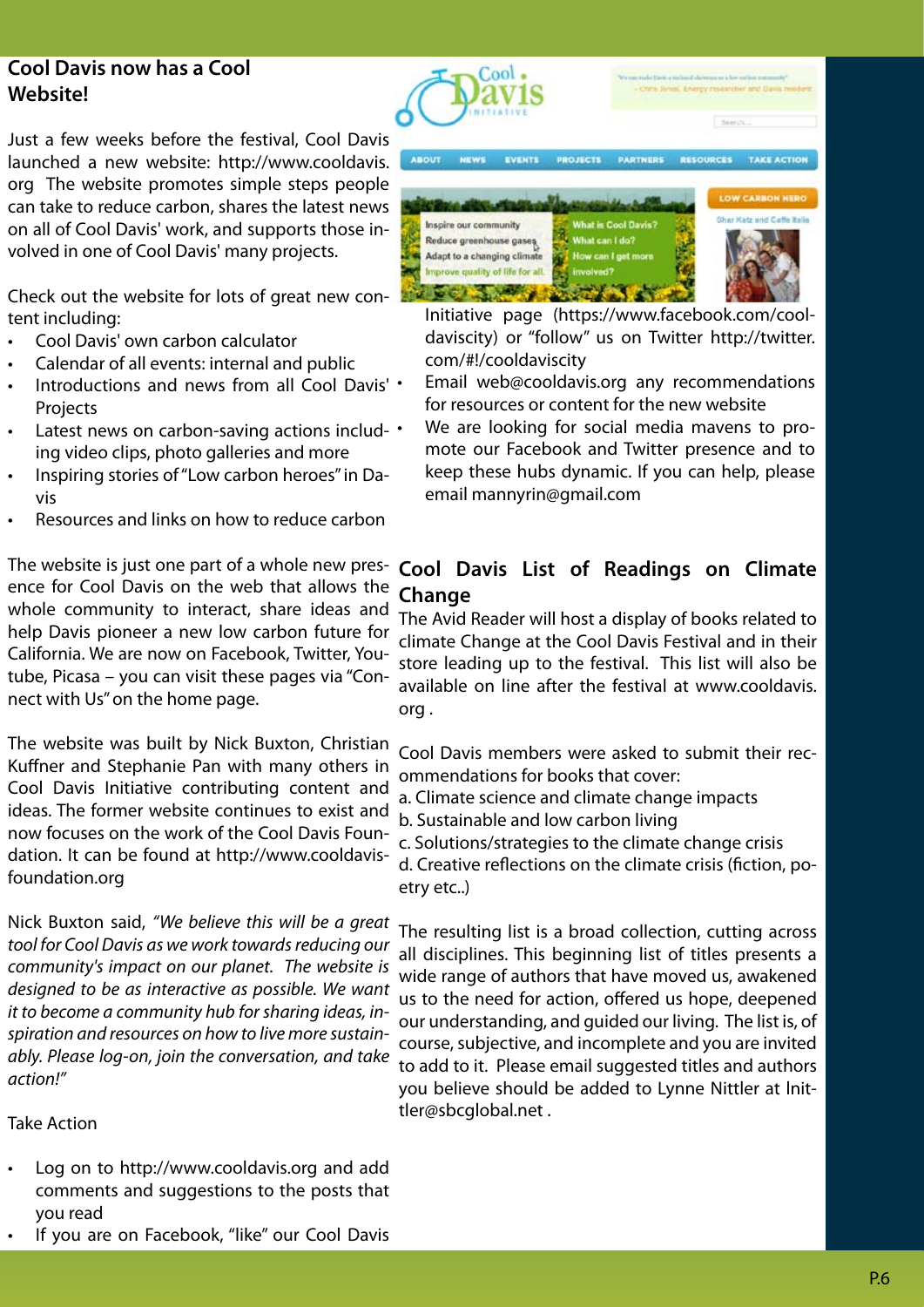## **Wild and Scenic Environmental Film Festival on Tours Davis**

The **2011 Wild and Scenic Environmental Film Festival is back in Davis!** The Festival will feature inspirational films that share stories about the environment and community participation. This year's event will include a silent auction and raffle.

The Festival will be showing on Thursday, October 13, 2011 at the Richard Brunelle Theater at the Davis High School, 315 W. 14th Street in Davis. Doors open at 6:30 p.m. with the films beginning at 7 p.m. Tickets are \$10 plus a nominal processing charge and are on sale on line at http://2011daviswildands cenicfilmfestival.eventbrite.com. Tickets will also be for sale at the door the night of the event.

The 5th Annual Wild and Scenic Film Festival on Tour, hosted this year by Tuleyome, the Sierra Club Yolano Group and the Cool Davis Foundation brings together award-winning environmental films in a spirit of inspiration and education. This year's feature films include:

*"Spoil"* - The story of Canada's coastal First Nations' fight against a proposed oil export pipeline from In October, Davis Bicycles! the Alberta tar sands across British Columbia to In cooperation with the the coast. The International League of Conserva-city and schools, will be tion Photographers travels through the Great Bear holding bike rodeos at Rainforest in support of First Nations and captures **Marguerite Montgomery**  the iconic beauty and wildlife of this pristine landscape.

*"Slow the Flow"* -Meet a landscaper who shocks his neighbors by putting in native landscaping and a non-profit that puts gardens in the city. The projects are low-tech and inexpensive and make a good argument for kicking back and not raking the leaves.

*"The Greatest Migration"* - Follow the 900 mile journey of the Snake River Salmon as they climb almost 7000 feet from the Pacific Ocean to the Rocky Mountains to reach their final spawning grounds. These iconic fish travel farther and higher than any other salmon on earth, but dams block their migration and are pushing them to extinction.

*"Ride a Wave"* tells the story of one man's dream to give special needs youth the thrill of catching a wave. The story is as much about the kids who

have the priceless experience of a day surfing at the beach as it is about the volunteers who make it possible.

The feature films are interspersed with poignant and funny short films about a variety of timely issues.

The Festival is locally sponsored by F&F Multiprint of Woodland, provider of all of the festival's printing needs. National tour corporate sponsors include Sierra Nevada Brewing Company, Tom's of Maine, Clif Bar, Osprey Packs, and Patagonia.

Join us on **Thursday, October 13th** for a great evening of films and festivities. Additional information can be found at www.tuleyome.org or www.motherlode.sierraclub.org/Yolano or www.cooldavisfoundation.org.

*\*\*\* Note that we are striving for a "zero waste" event this year so all attendees are urged to bring their own drink cups, snack bowls, and cloth napkins.*

### **Bike Rodeos Coming To School Near You!**



**(October 12)**. The bike rodeos teach students bike safety riding skills including signaling, looking both ways before crossing a street, looking over your shoulder for traffic coming from behind, and the meaning of common traffic signs. Each participant also gets a helmet-check and bike-check.

We will be doing more bike rodeos in spring. If you would like to volunteer for a bike rodeo, please contact Jim Watson at jwatson@omsoft.com. Bike mechanics are always welcome, but some other rodeo positions need no special experience.

A bike rodeo for parents and kids will take place in the parking lot at the Vets Memorial Center at the upcoming Cool Davis Festival on October 16th.